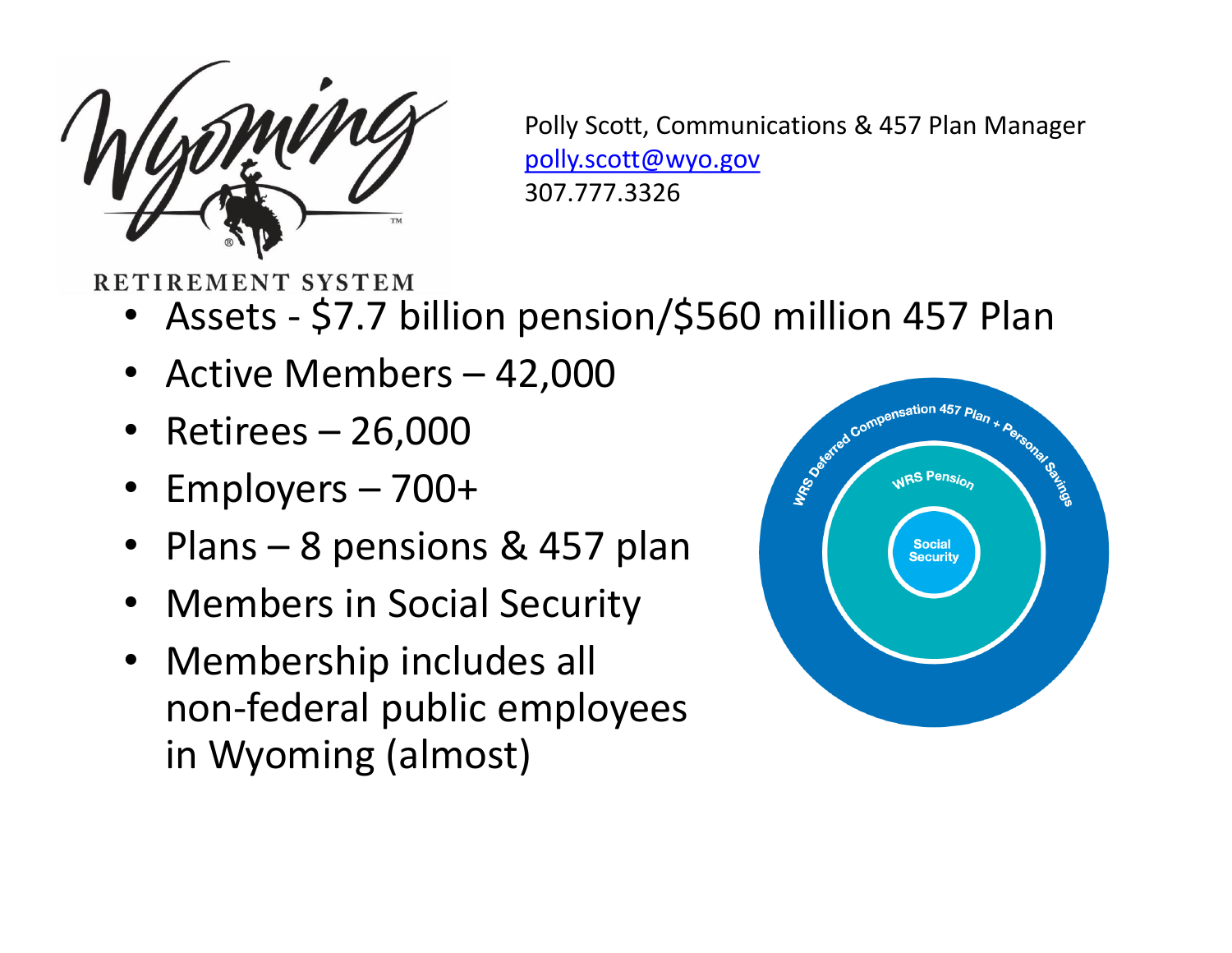- WRS Facebook page since 2009 1,187 friends
	- Member survey found 55% of active members and 52% of retirees have FB account
	- Disseminate WRS publications
		- newsletters, ad hoc posts about statements, etc
	- Regular posts about location of on-site educational seminars
	- One promotional campaign each year for National Retirement Security Week, 3rd week of October
		- Pay to boost posts and this helps build FB following
		- Relatively inexpensive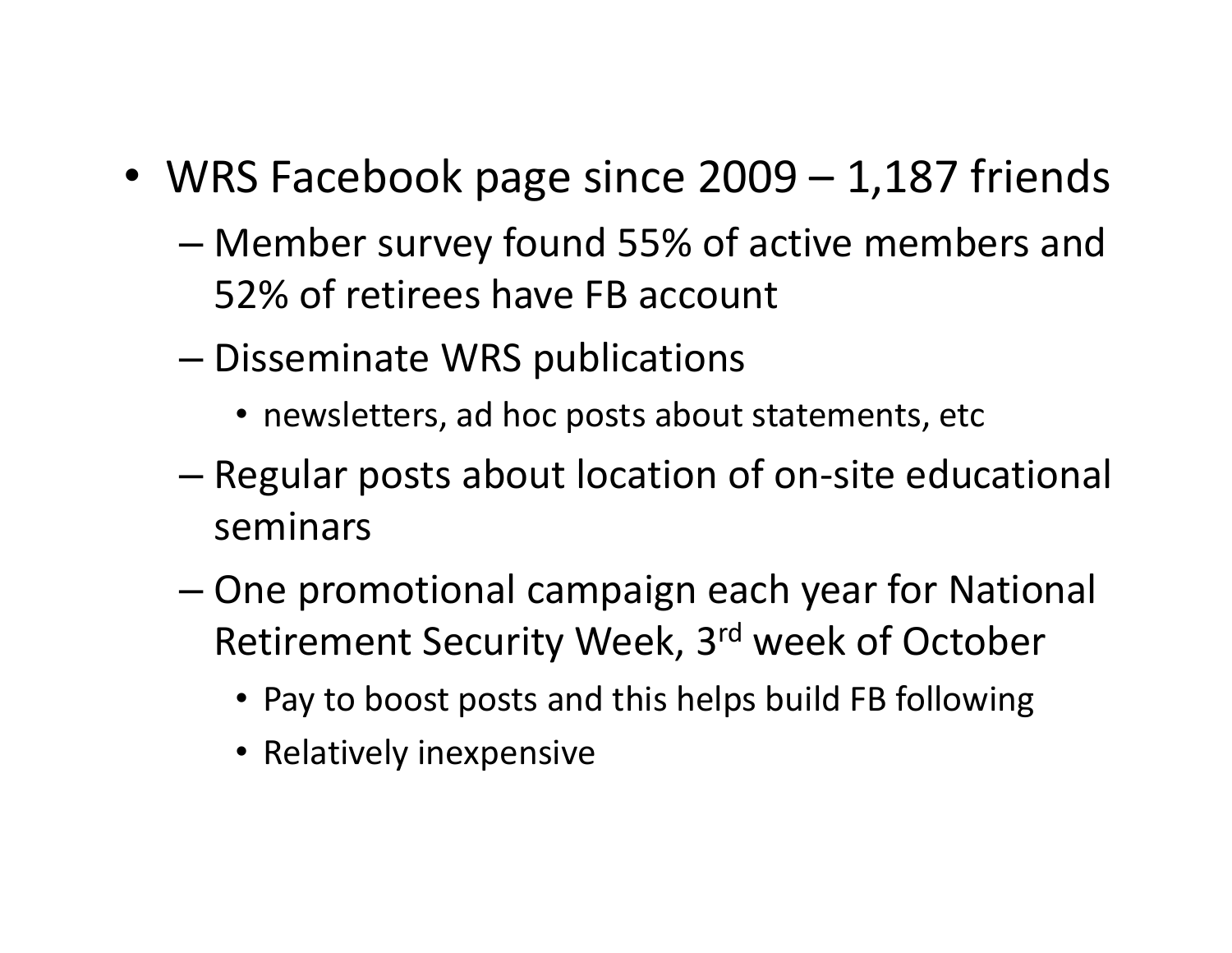# WRS' Facebook Approach

- FB posts drive reader to website
- Let members respond, but typically no response from WRS is needed
	- WRS respond via message if a member needs a specific answer
- Limited staff time to develop content, which is why we haven't branched out to other social media platforms
	- Interested in learning from other plans about the benefits of other platforms and content shortcuts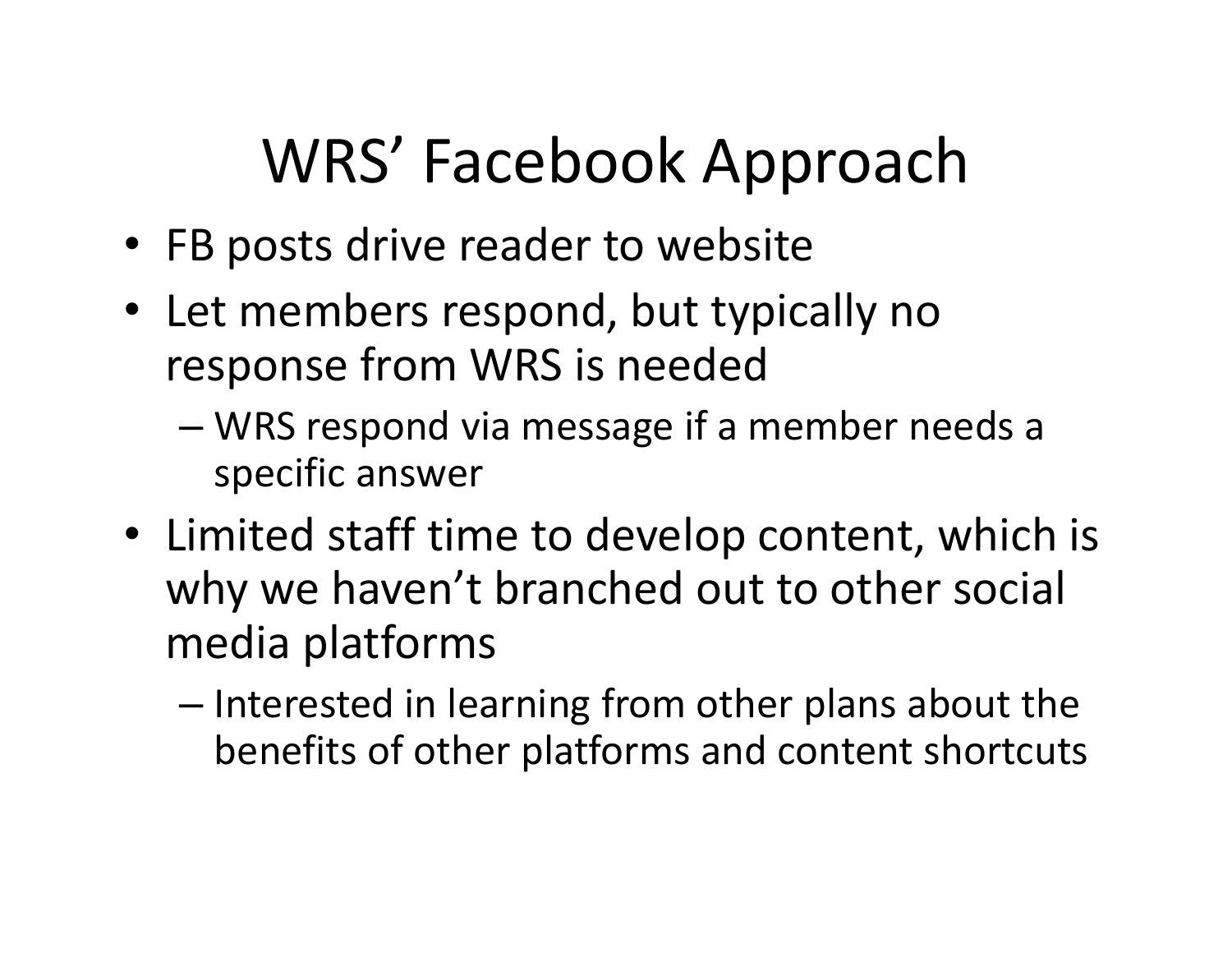# National Retirement Security Week

| FB Metrics for NRSW Event Oct 16-22 | 2016  | 2015          |
|-------------------------------------|-------|---------------|
| Increases in FB page likes          | 148   | 340           |
| FB post engagements                 | 1,605 | 635           |
| FB post clicks                      | 1,680 | 660           |
| FB post likes                       | 455   | 199           |
| FB comments posted                  | 13    | 13            |
| FB shares                           | 38    | 53            |
| Subtotal                            | 3,939 | 1,900         |
| FB post impressions                 |       | 79,209 44,985 |

- NAGDCA sponsors the Senate proclamation
- Use the campaign NAGDCA sponsors
- Anticipate for 2017

#### $\leftarrow$   $\rightarrow$   $\left|$   $\odot$   $\right|$   $\odot$  nagdca.org/nrsw

Apps halogen Software n Constant Contact: Lo Se Empower Retirement & State of Wyoming Lec v Atlassian Cloud & NAGDCA > Executive 1860 Https://www.fi360.com 1886 n AIF Online Transcript



**Plan Sponsors** 

Click here to find everything you need to customize your own campaign.

#### **Plan Participants**

Click here to find a collection of our favorite tips that can help you along your retirement savings journey.

#### - NATIONAL-**RETIREMENT**

**FCURITY WEEK** by NAGDCA

NARPP Designed and Created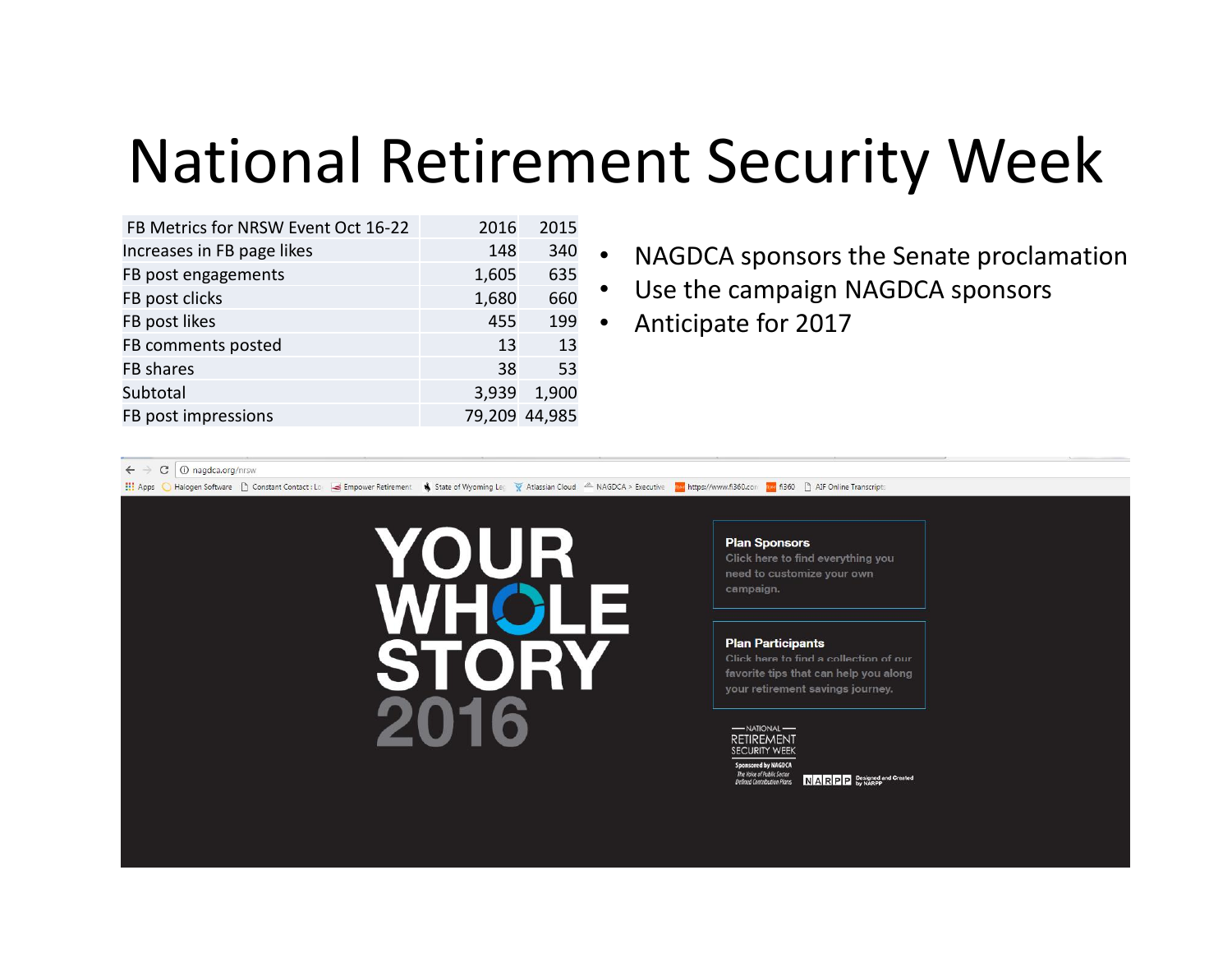



**Wyoming Retirement System** 

Published by Ben Tonak [?] · October 19 · @

Retirement Journey Field Note #6 How long are you going to live in retirement? Imagine that your retired life lasts as long as your working life. It could happen, and saving a little more now will make a big difference then... http://retirement.wyo.gov/education/LifeInRetirement.html





### **Wyoming Retirement System**

Published by Ben Tonak [?] - October 18 - @

Retirement Journey Field Note #1 Start As Soon As Possible - One of the smartest things you can do on the way to retirement is to start saving as soon as you are able to.

o

http://retirement.wyo.gov/educat.../StartAsSoonAsPossible.html



### 18,409 people reached **View Results**  $\frac{1}{2}$  Like Comment  $\Rightarrow$  Share **Mark COD**: Steve Houck, Michael Land and 40 others Chronological \*

1 share

## View 4 more comments



Dustin Giblin Well I'm fd and i started @ 26. There is no way I could survive off 400,000 for the rest of my life unless I died 4 years after retirement. Sure hope everything is paid off by then and I never buy anything again but food.

Like - Reply - Message - @ 1 - October 19 at 5:44pm - Edited

Rebecca McKee Long And it only works if you don't have something catastrophic happen where you have no choice but to use the money early. Like - Reply - Message - 01 - October 20 at 7:12am